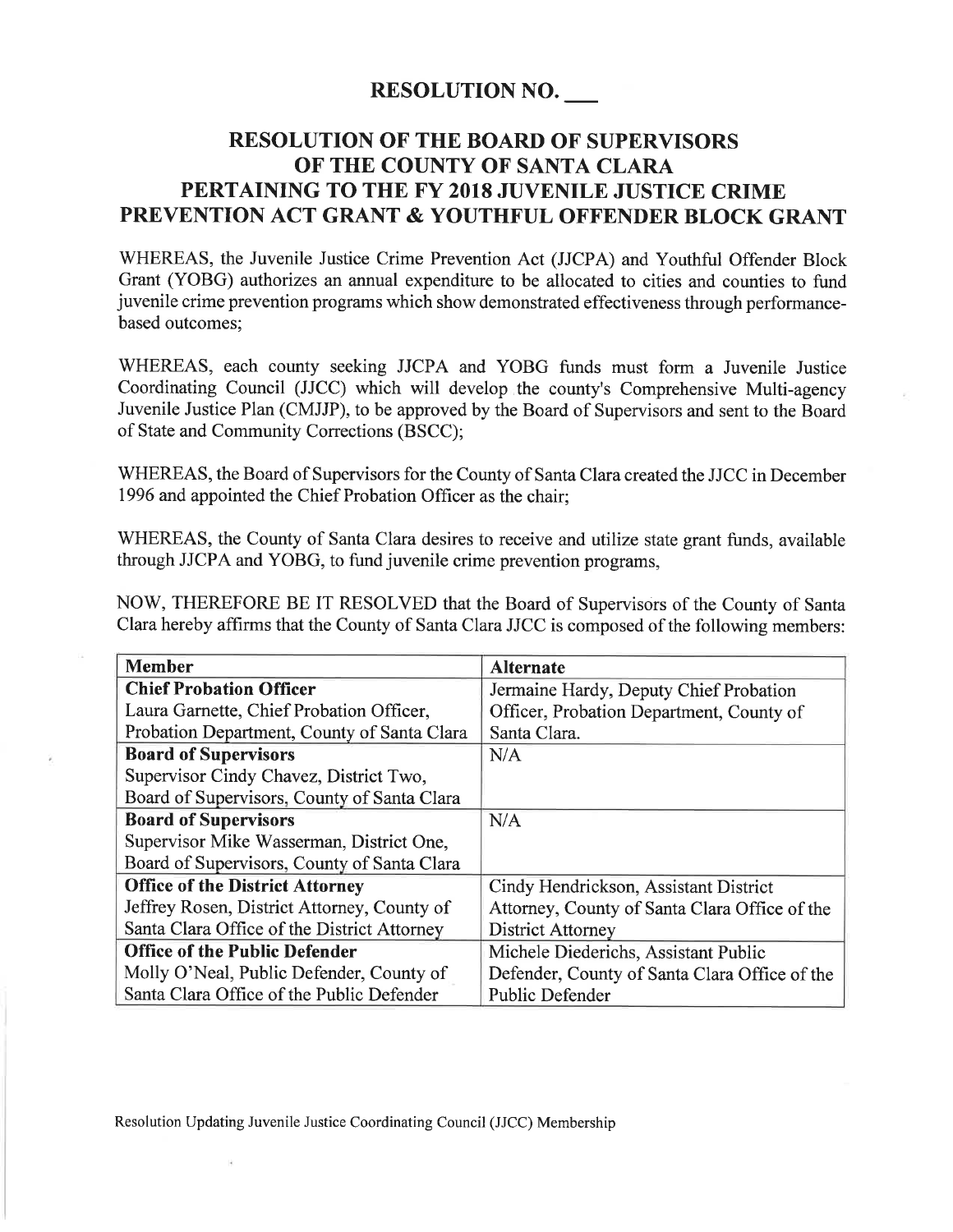| <b>Social Services Agency</b>                 | Daniel Little, Assistant Director, Social      |
|-----------------------------------------------|------------------------------------------------|
| Francesca LeRue, Director of Family and       | Services Agency, County of Santa Clara         |
| Children Services, Social Services Agency,    |                                                |
| County of Santa Clara                         |                                                |
| <b>Office of the Sheriff</b>                  | Carl Neusel, Undersheriff, County of Santa     |
| Laurie Smith, Sheriff, County of Santa Clara  | Clara Office of the Sheriff                    |
| Office of the Sheriff                         |                                                |
| <b>Mental Health Department</b>               | Sherri Terao, Director of CYF System of Care,  |
| Toni Tullys, Director, Santa Clara Valley     | Santa Clara Valley Health and Hospital         |
| Health and Hospital System, Behavioral Health | System, Behavioral Health Services             |
| Services                                      |                                                |
| <b>City Police Department</b>                 | Peter Decena, Chief, San Jose State University |
| Michael D'Antonio, Chief, City of Los Gatos   | Police Department                              |
| Police Department                             |                                                |
| <b>City Police Department</b>                 | Shawny Williams, Deputy Chief, San Jose        |
| Eddie Garcia, Chief, San Jose Police          | Police Department                              |
| Department                                    |                                                |
| <b>County Office of Education or School</b>   | Chris Funk, Superintendent, East Side Union    |
| <b>District</b>                               | High School District                           |
| Juan Cruz, Superintendent, Franklin-McKinley  |                                                |
| School District                               |                                                |
| <b>Community-Based Drug and Alcohol</b>       | Katherine Hadidi, Director of Clinical         |
| Program                                       | Standards                                      |
| Gary Montrezza, Chief Executive Officer       |                                                |
| Pathway Society, Inc.                         |                                                |
| <b>Nonprofit Community-Based Organization</b> | Don Taylor                                     |
| Laura Champion, Executive Director, Uplift    |                                                |
| <b>Family Services</b>                        |                                                |
| <b>At-Large Community Representative</b>      | Julianne Sylva, Presiding Judge,               |
| Judge Katherine Lucero, Presiding Judge,      | The Superior Court of Santa Clara County       |
| The Superior Court of Santa Clara County,     |                                                |
| Juvenile Division                             |                                                |
| <b>At-Large Community Representative</b>      | Ron Henson, Vice Chair                         |
| Jean Pennypacker, Chair                       |                                                |
| Juvenile Justice Commission                   |                                                |

Resolution Updating Juvenile Justice Coordinating Council (JJCC) Membership

 $\widetilde{\lambda}$